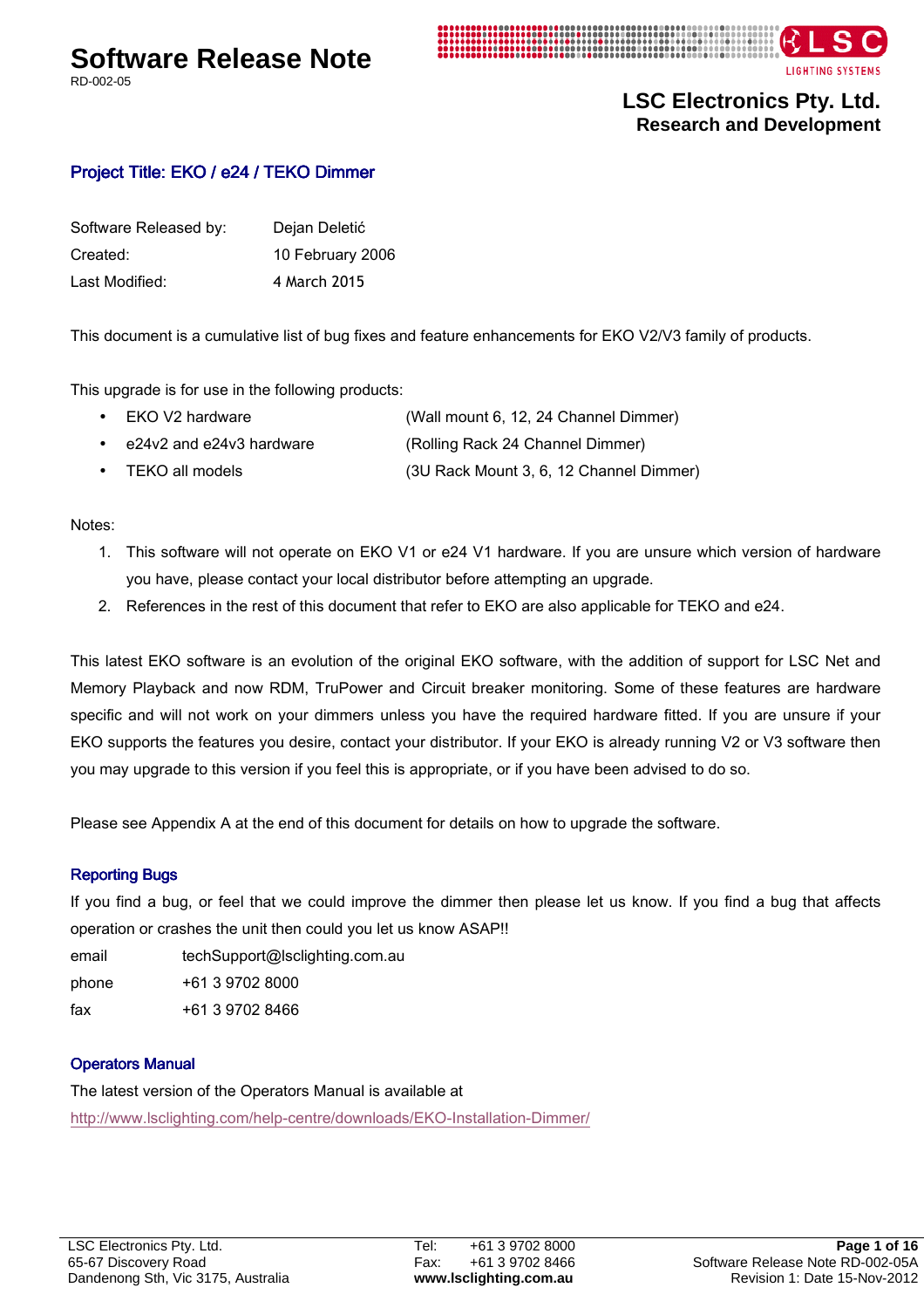

RD-002-05



# **LSC Electronics Pty. Ltd. Research and Development**

### **Obtaining Updates**

If you wish to be emailed about EKO software updates as they are released then send an email to the above address and you will be added to the mailing list.

### Upgrading to this Version

Internal changes may have been made to how the Dimmer Type (EKO6, EKO12 etc) and Dimmer Voltage are stored. In addition the Dimmer Channel Type (Dim, Switch) may now be configured as well as whether or not LSCNet is enabled and whether or not the Real Time Clock is enabled. All of these features are accessed via the Service Menu. What changes have been made are dependent on the version you are upgrading from.

### Downgrading from V3.0x to V2.xxx when TruPower is fitted

If for whatever reason you want to go back to version V2.xxx ensure TruPower is disabled for both modules from the Service Menu before loading V2.xxx software, otherwise an incorrect Dimmer type will be selected and it will not be possible to change it. Should you end up with this scenario, upgrade back to V3.0x, disable TruPower for both modules from the Service Menu, then reload the desired V2.xxx software.

### Upgrading from version 2.1.0.0 and later

This should be a straightforward upgrade, with no data loss or need for reconfiguration of the dimmer. Ignore the rest of this paragraph

### Upgrading from version 2.0.0.9, 2.1.0.0b

You should be able to upgrade from EKO 2.0.0.9 to this version with no data loss. However we suggest first making a note of the Dimmer Type, Dimmer Setup, Channel Setup, Net Setup, Patch and Memory programming before you upgrade to be sure that you can restore the state of the dimmer after upgrading should anything unexpected happen

If you have had problems where editing one memory affects another then we suggest you install this version and perform a Total Reset to prevent the problem continuing. In this case you will need to make a note of the dimmer configuration as suggested above.

There are a very small number of installations running 2.1.0.0b. If you install this version on top of 2.1.0.0b you will have to set the dimmer type (EKO6, EKO12 etc) in the Service Menu as the Dimmer Type may be changed back to EKO6.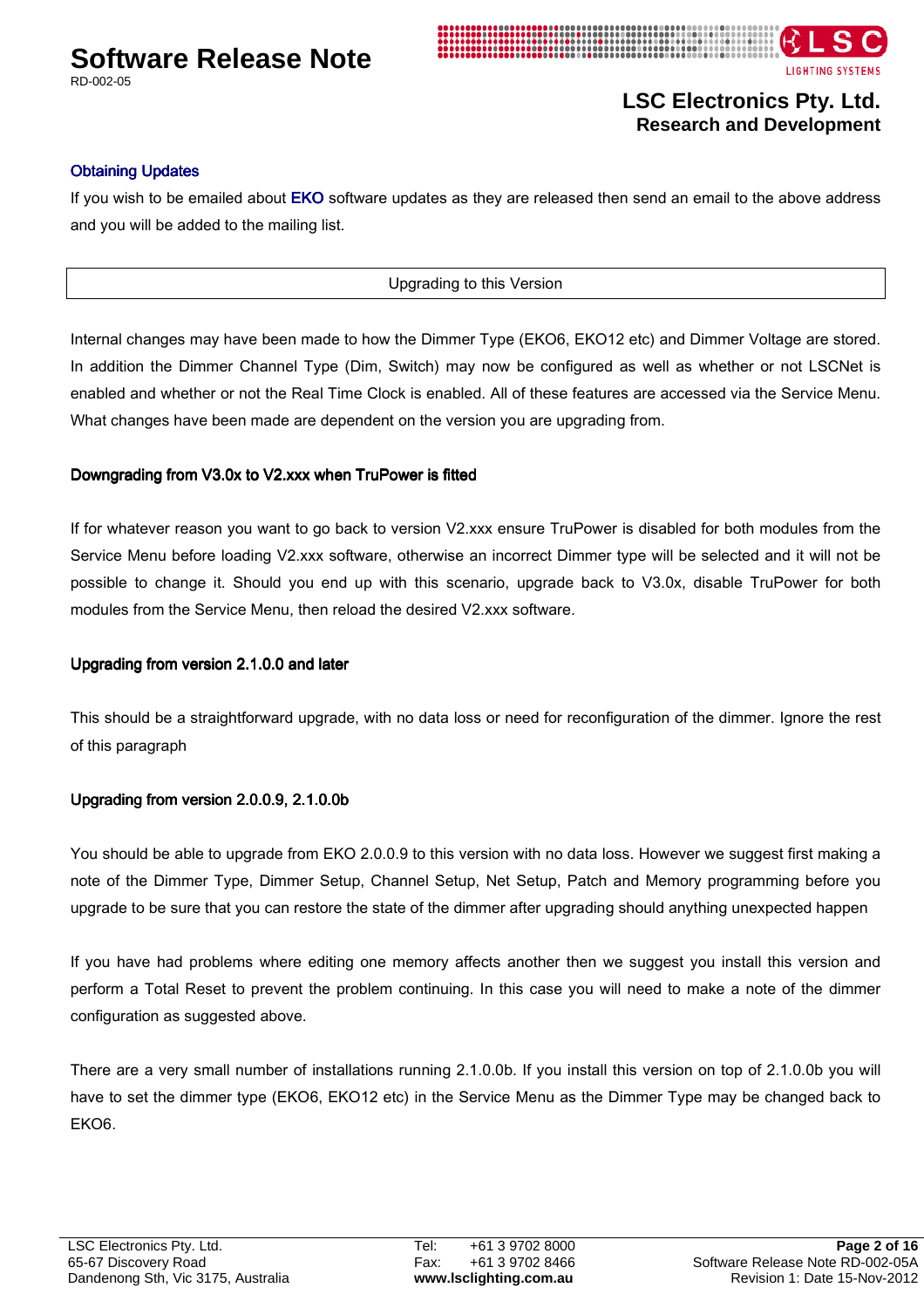

### Upgrading from version 1.0x

Note that you can only upgrade from 1.0x to 2.1 if you have a CPU card revision EDIMP05Cx.pcb or later (Hardware Version 2). The revision text is located under the LCD, to the left of the LCD ribbon cable.

If you have a CPU board revision EDIMP05Bx.pcb or earlier, you must install the 1.0x software stream.

Upgrading to this version will lose the existing configuration of the dimmer. We suggest you record the configuration of the dimmer, (Dimmer Type, Channel Setup, Patch, Backup Scene) upgrade the firmware, and then reconfigure the dimmer.

### After Upgrading to this version

Because there is new dimmer configuration data we recommend checking how the Dimmer is configured in the Service Menu.

To access the Service Menu, Reset the dimmer and then:

- If your dimmer is an EKO Press in the middle of the O of EKO
- If your dimmer is an TEKO Press in the middle of the O of TEKO
- If your dimmer is an e24 Press in the enclosed section of the 4 in E24

This brings up the Service Menu. Press the Setup Button to access the Setup Menu.



Check that the model matches the model you have just upgraded. If it doesn't press the Model button and select the appropriate dimmer model.

Check that the Dimmer Volts is set appropriately. (No harm will occur if you set this inappropriately; the worst that will happen is that the 120V curve will be hidden in the curves menu).

Verify that the channel type matches the channels as installed in the Dimmer. If they don't, then set them appropriately.

If no LSCnet Power Supply is installed or you do not require LSCnet functionality then set Net Enabled to False.

If you are having issues with the Real Time Clock, Disable it.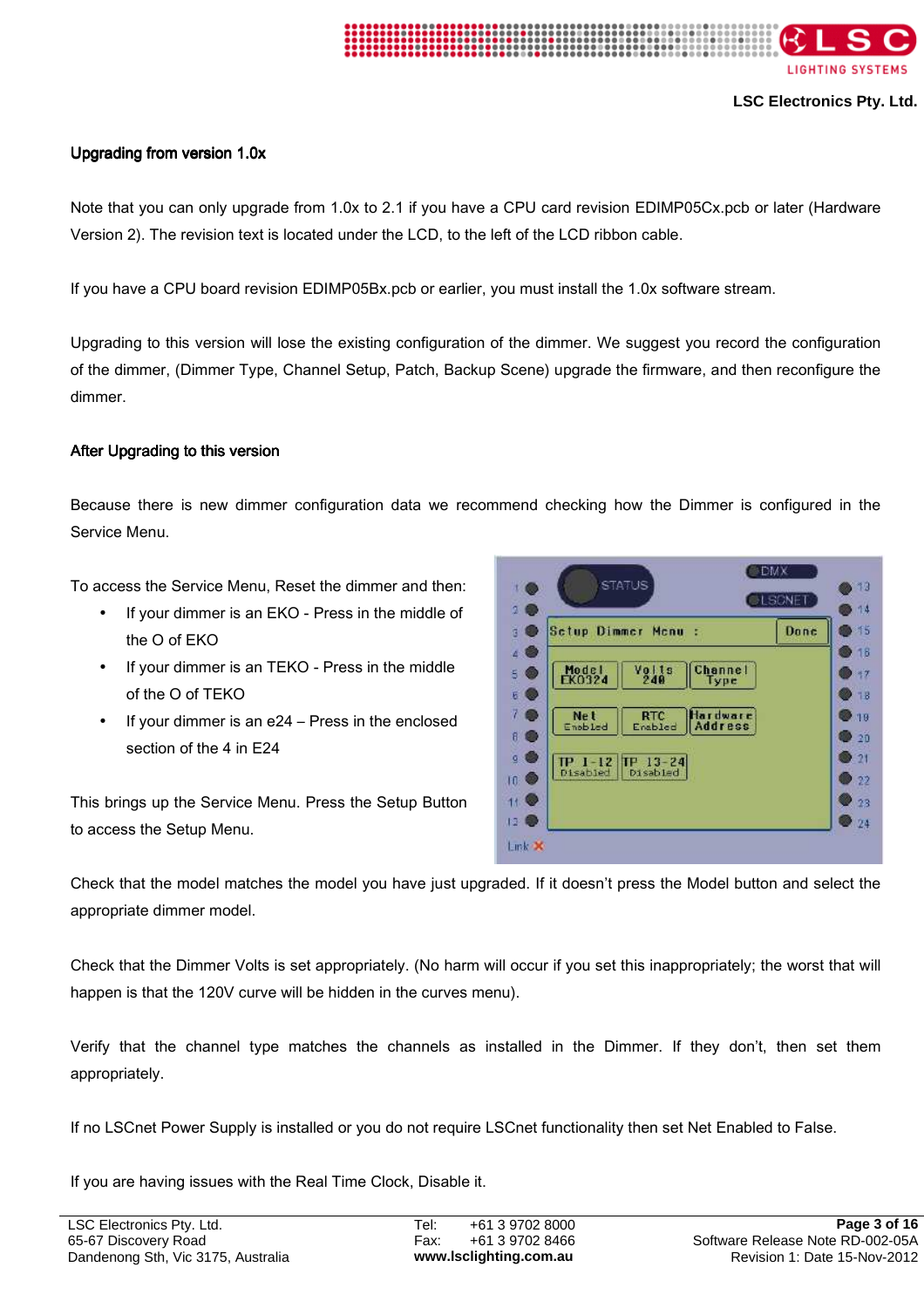

# Release: v3.08 Date: 04-Mar-2015

### Revised Features: Revised Features:

• Enabled TruPower setting for TEKO6 model.

# Release: v3.07 Date: 12-Jan-2015

### **Bug Fixes:**

- LCD initialisation performed always, even if already done by the bootloader
- When the touchscreen is tapped, the unit will produce short 'tick' sound if unable to communicate with the touchscreen device.
- Improved SPI bus arbitration to resolve spurious screen lock-ups.
- Fan operating range changed to 50-65°C.
- Improved fan speed calculation.
- Beeper re-write attempt to fix occasional spurious never ending beep.
- Corrected TruPower Non-Dim hysteresis operation.
- Corrected battery voltage reading and reporting.

### **New Features:**

- Implemented L-curve
- RDM: added support for sub-devices

### **Revised Features:**

• Real Time Clock and Asymmetry alarms have been removed.

# Release: v3.06 Date: 29-Jun-2012

### New features added:

New EKO model added (EKO506)

# Release: v3.05 Date: 27-Jul-2011

### Bug fixes:

• Fluoro curves threshold has become Minimum level bug fixed (Mantis 1115) has been fixed.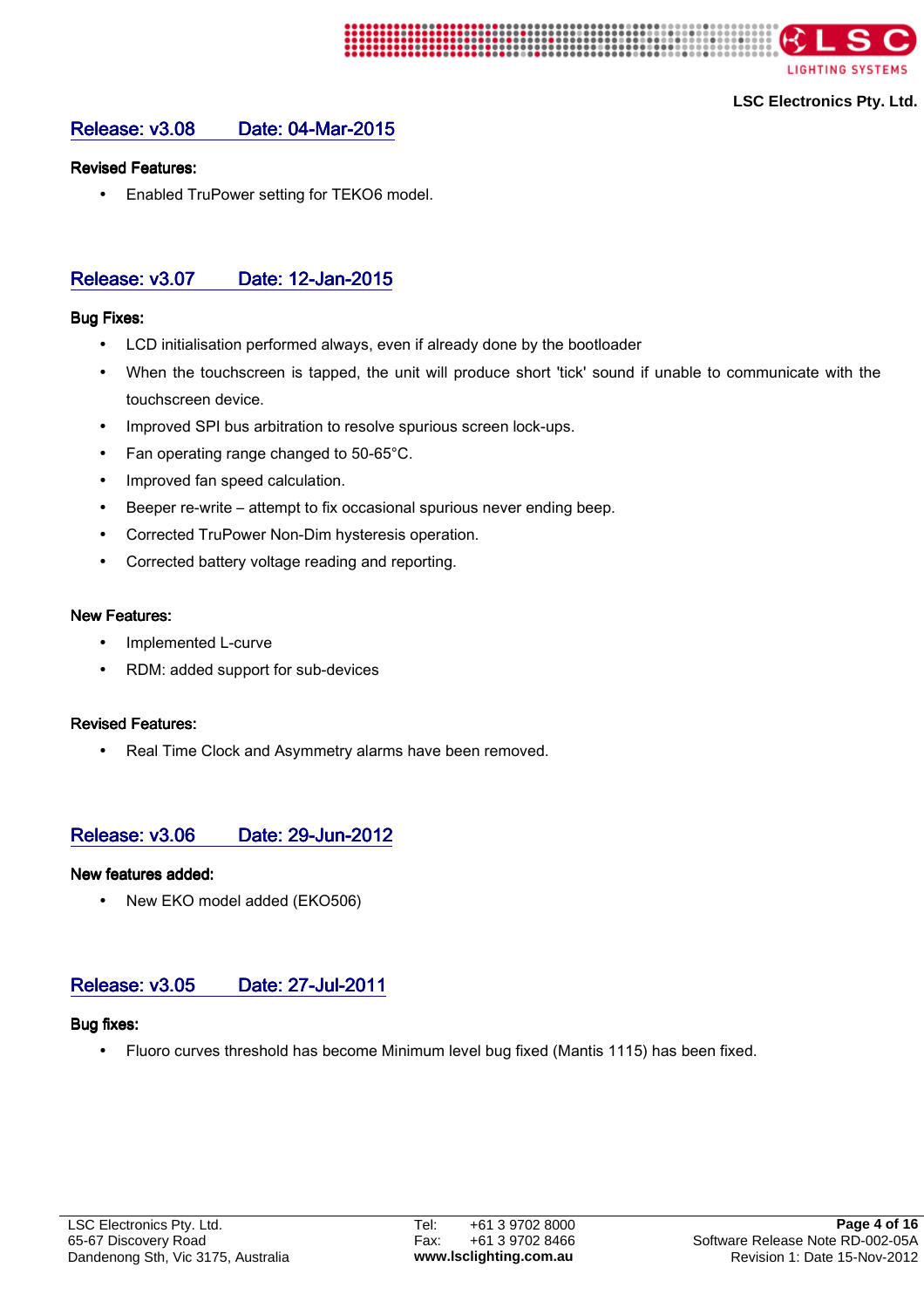

# Release: v3.04 Date: 07-Mar-2011

### **Bug fixes:**

- Memory fade times now save correctly.
- Circuit Breaker State detection filtering improved.
- Max level no longer ignored when Fluoro curve selected.
- Beeper "stays on" bug fixed.
- Memory 80 now can be played.
- Memory Copy button musk no longer persistent between Bank screens, (it is now possible to copy memory 1 to memory 21, 41 or 61)

### New features added:

• Fade curve image added to show transfer characteristic when selecting curve type.

# Release: v3.03 Date: 14-Sep-2010

### New features added:

- TEKO/10 and TEKO/20 added to Dimmer Models (both support TruPower)
- EKO312, EKO324, EKO512, EKO524 and TEKO/12 now also support TruPower

# Release: v3.02 Date: 18-Jun-2010

### **Bug fixes:**

- I2C problem on C2 cards fixed.
- DMX loss alarm timeout fixed.

### New features added:

- EKO212 and EKO224 models added (both support TruPower).
- TruPower alarm added.
- CB status button inactive if no TruPower modules detected.
- CPU H/W version added to about dialog.
- RTC battery voltage added to Module status screen (C3 CPU cards only).
- Blind record and edit added to memory dialog.
- Play and release memory added to memory dialog.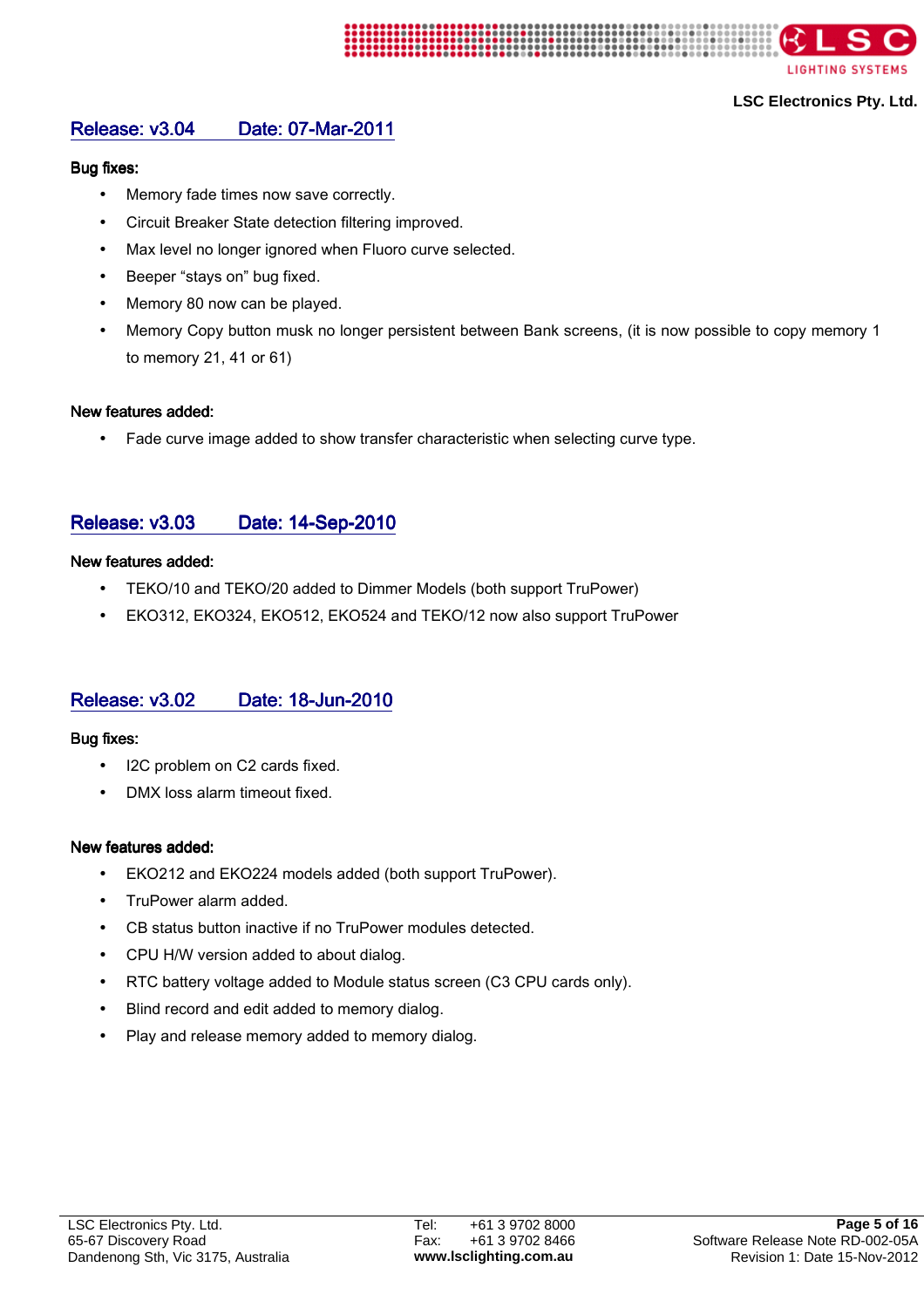

# Release: v3.01 Date: 02-Mar-2010

NOTE: this is a Job specific release and may not run on all hardware. Please contact LSC before upgrading.

Bug fixes:

The dimmer would reset when issued with GetDeviceInfo RDM command. This version fixes this problem.

# Release: v3.00 Date: 24-Feb-2010

NOTE: this is a Job specific release and may not run on all hardware. Please contact LSC before upgrading.

### Bug fixes:

- Changed TEKO3 rating from 15A to 63A
- Fixed TEKO3 patch screen
- Fixed UI crash on dimmers with LSCnet enabled. This can occur on dimmers that have been running for a long time when the UI is being used. Increased top of memory by 128k bytes to fix memory over-run.
- Pulse transformers drive frequency changed to 24Khz.
- Fixed problem where on total reset channel reverted to S-curve even when set to switch type.

### New features added:

- RDM support has been added. The dimmer will now respond to RDM messages.
- TRU power functionality has been added. (This requires TRU-POWER enabled firing card)
- Circuit Breaker monitoring has been added. (This requires TRU-POWER enabled firing card)
- New SPI touch screen controller support has been added to improve touch-screen response. (This requires CPU card version C3 or newer)
- DMX address added to the main screen. It now displays the start DMX address if patched 1-to-1 and 'Patch' if DMX is patched.
- Fluoro Curve added.
- Improved firing algorithm. Now pulse transformer signal is turned off by software as well as the zero-cross leading edge (whichever occurs first)
- Fan control algorithm modified to run the fan at 40% when 4 or more TRU-POWER relays active.

# Release: v2.34 Date: 15-Sep-2008

- The 2 temperatures sensors (left & right) will give different temperature readings because they are located differently, in this version the over temperature trigger points and fan speeds are adjusted
- for when the sensor is physically located on the right to take into account the 10 degrees difference in readings.
- MANTIS entry 615, 'Uninitialised data in DMX buffer when using the patch which shows up on the display' has been fixed.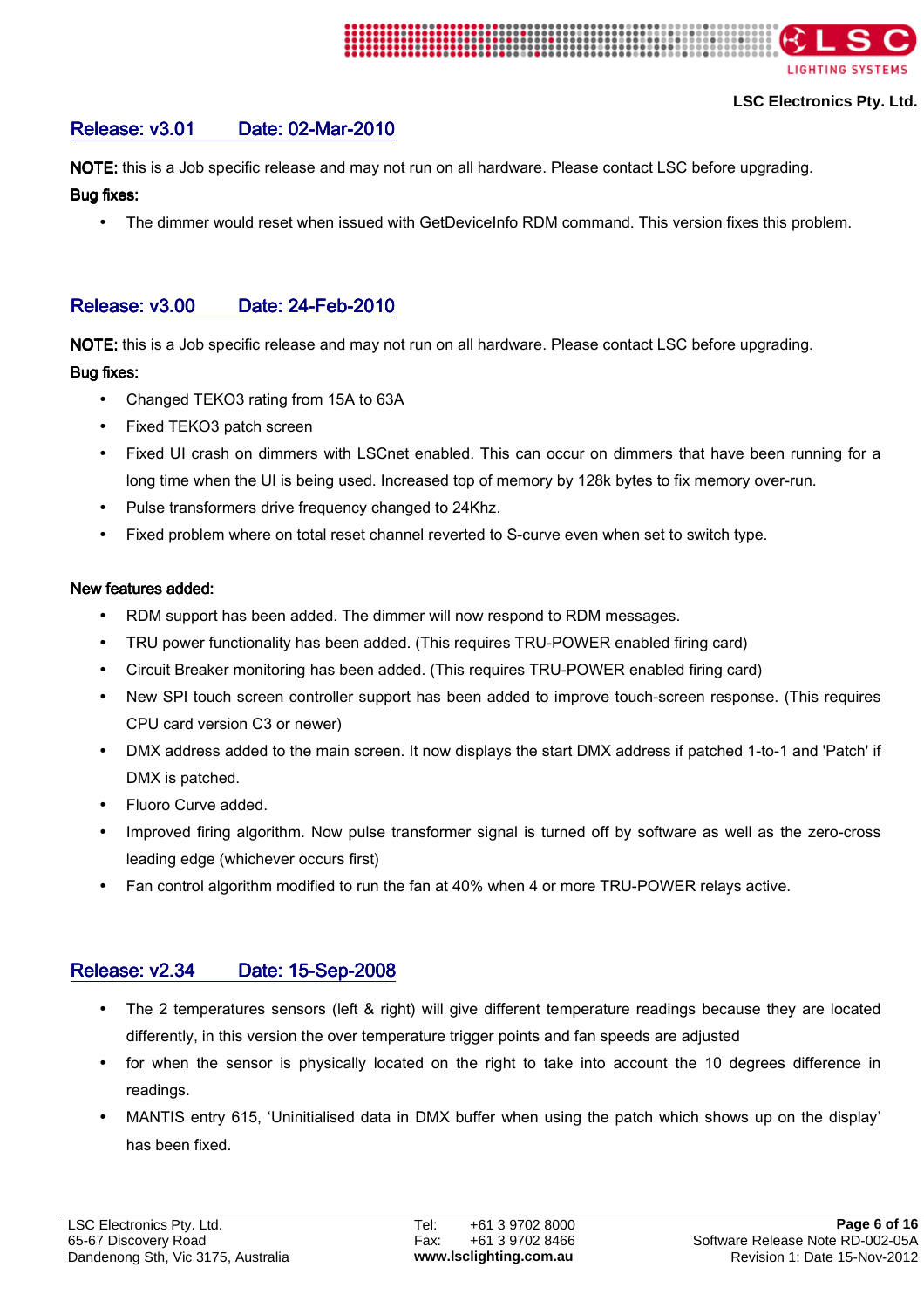

# Release: v2.33 Date: 24-Jun-2008

- DMX packets with less than 512 slots is now handled correctly
- Relay On Threshold changed from 4 to 5%
- For NonDim and Relay curves in previous versions output levels where defined by the minimum and maximum values for a channel, they are now set only to zero or full.

# Release: v2.32 Date: 23-Jun-2008

- Improvement in Zero Cross detection means it will be less likely that phase will be lost due to noise on zero cross detection.
- Non-zero DMX start code is no longer considered an error as this can indicate an RDM packet
- Problem that could occur when number of DMX slots sent by DMX source was less than 512 and DMX connector removed-reinserted, has been fixed
- Error causing show file transfers to fail has been fixed
- In XML Show files DMX address is now 1 based (previously 0 based)
- Outputs are now disabled correctly during a show transfer (upload)

# Release: v2.30 Date: 28-Feb-2008

### Features Upgraded: Features Upgraded:

- Improving software robustness.
- Significant changes to the way LscNet communications are handled.
- Re-write of logging system

# Release: v2.25 Date: 18-May-2007

A grounding problem mainly affecting the TEKO and e24 (LCD version) dimmers has been recently discovered (potentially it could also occur on any of the EKO family members). The grounding problem makes the i2C bus sensitive to noise, and therefore unreliable. If communication with the temperature sensor is lost for more then 5 seconds, then the dimmer will set all the outputs to off. Once the noise has passed, communications with the temperature sensor is re-established and the dimmer resumes normal operation. The result is that the channel outputs appear to flicker.

The dimmer will also report Temperature Sensor or Real Time Clock error message in the log. This problem affects all EKO family dimmers with PCB version C2 (EDIM05C2.pcb) or earlier. Changes have been made to the code so that if there is a temperature sensor failure (or error in communication) the outputs are no longer switched to zero. Instead the fan(s) is(are) switched to full and the error reported in the log and via Houston (if connected). Whilst this problem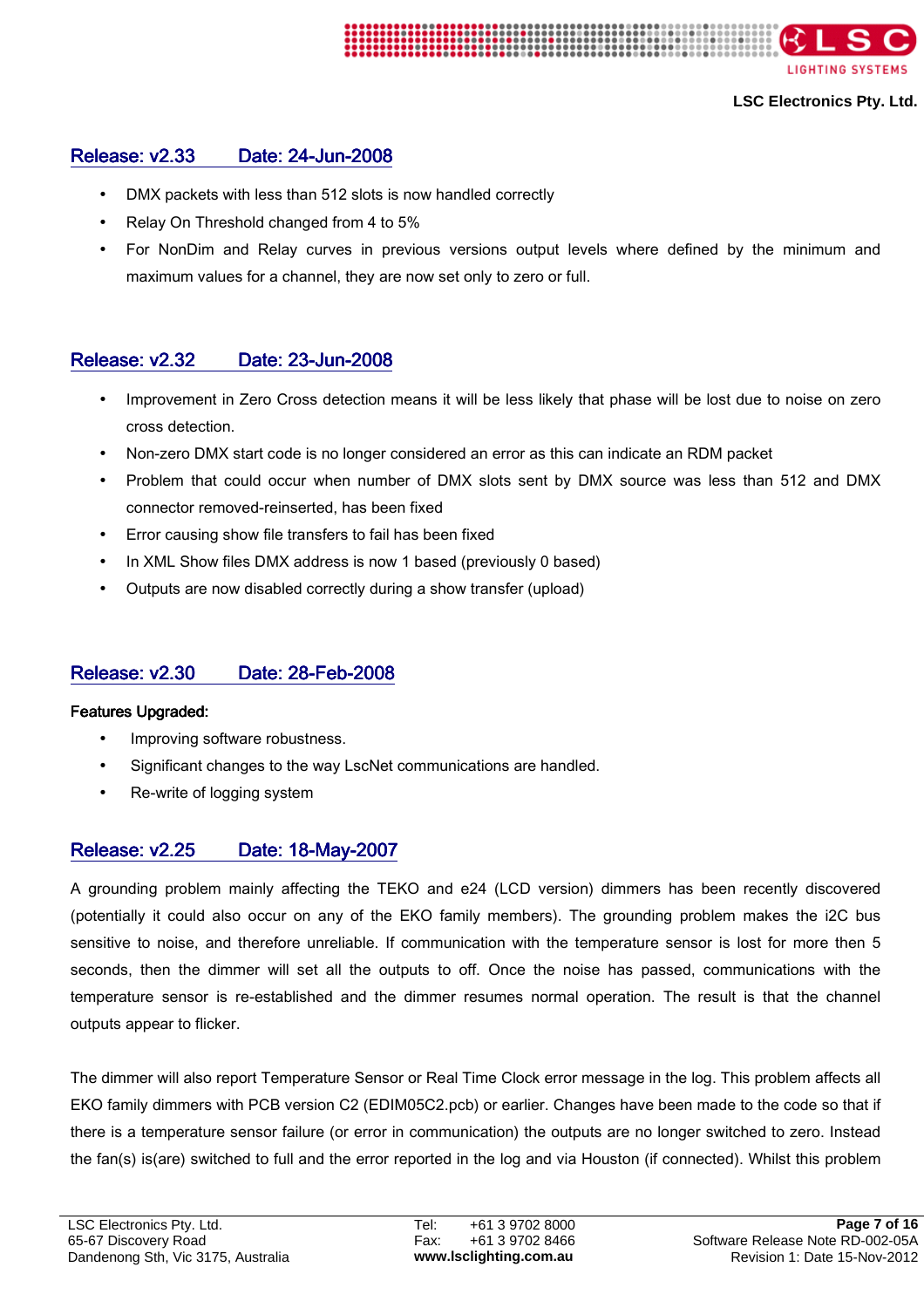

#### **LSC Electronics Pty. Ltd.**

is due to incorrect mounting of the CPU card, the software nevertheless has been changed to ensure that the system will continue to work.

# Release: v2.24 Date: 17-May-2007

#### Further change to Active Current Control.

• Pre-heat levels changed to average out the inrush current. (i.e. faster response then using the older pre-heat algorithm).

# Release: v2.23 Date: 30-Apr-2007

#### **Improved Active Current Control.**

• Pre-heat levels changed.

### Improved DMX error detection.

The dimmer will reject DMX packets of inconsistent size (for example: corrupted due to intermittent connection).

# Release: v2.22 Date: 19-Apr-2007

#### Intermittent flicker problem at low channel levels fixed.

- This problem is only seen when one or more channels are set to levels around 4%.
- The firing code has been modified to remove the offending race condition.

# Release: v2.21 Date: 16-Mar-2007

- Improved touch screen calibration.
- Improved Active Current Control.
- Pre-heat time increased.

# Release: v2.20 Date: 06-Mar-2007

• Version numbering format changed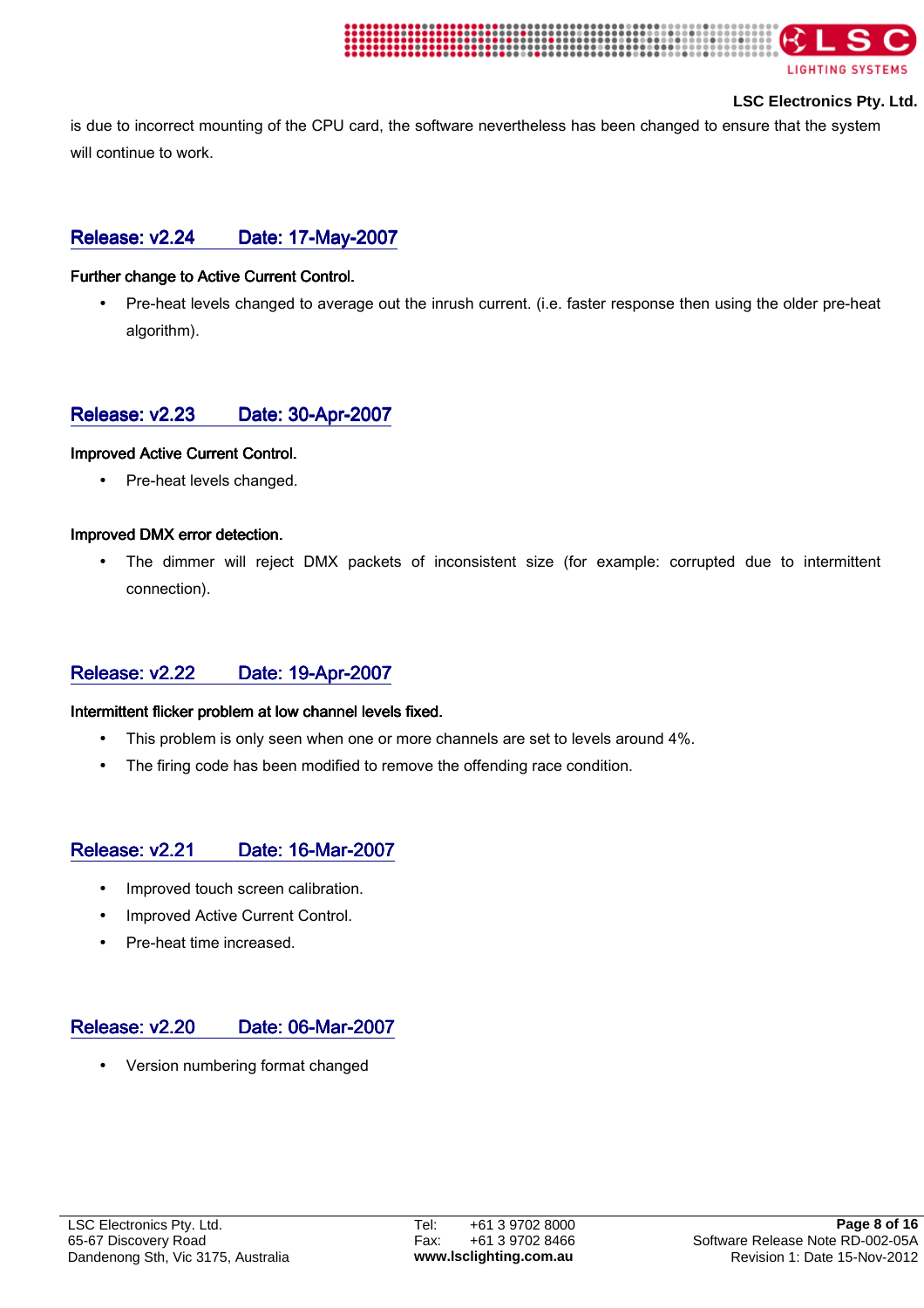

# Release: v2.2.0.0 Date: 22-Jan-2007

#### New features:

- Improved Zero Cross pulse detection Code:
	- The maximum zero cross pulse width is now 1.8ms.
- Added Support for Status Monitoring and Alarm Reporting to Houston:

Support to report Device Information and Alarm Status have been added and Status Reporting has been extended. This is to allow the Dimmer to work with Houston, LSC's Network Status Monitoring Application. For more information on Houston contact your local distributor.

Added ability to change the Dimmer Name in the Options Menu.

A descriptive name of up to 12 characters can be entered. This name is displayed on the Status Screen, and by Houston<sup>™.</sup>

The Dimmer can report an abort code, if any, that caused the previous CPU reset.

This is a fault condition that is reported by Houston™.

- A DMX/Thermal/Phase alarm can be simulated remotely.
	- This allows these alarms to be simulated from Houston TM for demonstration and test purposes.
- DMX/Mem Switch Terminology .

What was previously known as the Mem/DMX switch is now known as the DMX/Mem switch. This reflects its usage priority in most installations.

• Dimmer Channel Source is shown below Bargraph on Status Screen.

The channel source is shown as either

- D : DMX
- B : DMX Backup
- M : Memory

If the channel source is via the DMX/Mem switch the source text is shown as inverted text.



In the example above channels 1 to 8 are switched via the DMX/Mem switch, which is currently switched to Memory source. Channels 9 to 17 are sourced from Memory. Channels 18 to 24 are sourced from DMX, which is connected.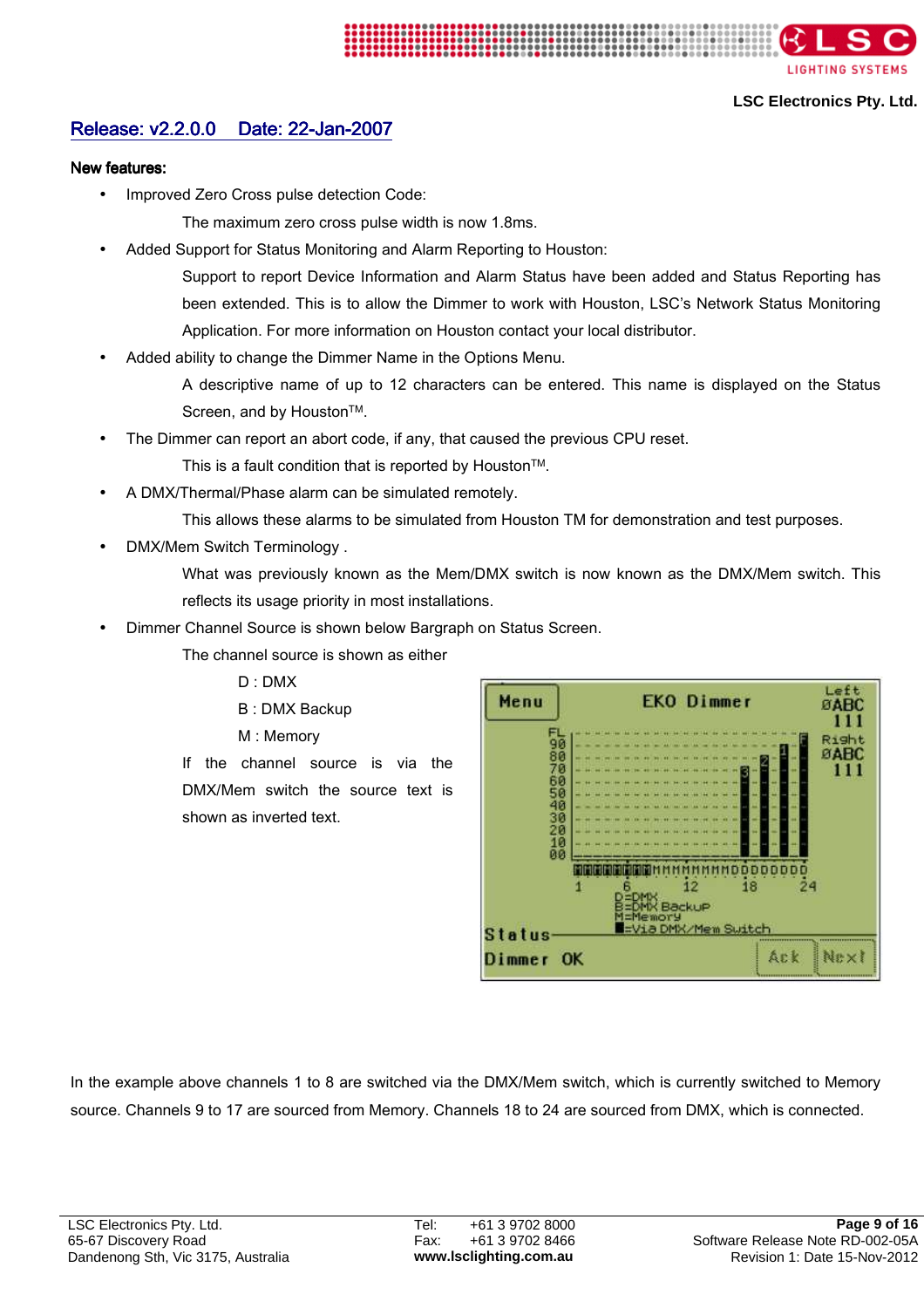

The channel setup menu has been reworked.

All channel properties can now be viewed and manipulated in the Channel Setup menu. These are: Control Source, Min Level, Max Level, Fade Curve, Net Master Group.

Net related functions are not shown if LSCNet is disabled, and disabled if Net Playback is disabled.

|                  |                   | Dimmer Channel Setup |                  | Save<br>Setup    | <b>Cancel</b> |
|------------------|-------------------|----------------------|------------------|------------------|---------------|
| Switchl          |                   | Switch Switch Switch |                  | Suitch           | Suitch        |
| Suitch           |                   | Switch Memory        | 10<br>Memory     | 11<br>Memory     | 12<br>Memory  |
| 13<br>Memory     | 14<br>Memory      | 15<br>Menory         | 16<br> Memory    | 17<br><b>DMX</b> | 18<br>DMX     |
| 19<br><b>DMX</b> | 20<br><b>DMK</b>  | 21<br><b>DHX</b>     | 22<br><b>DNX</b> | 23<br><b>DMX</b> | 24<br>DMX     |
|                  | Control<br>Source |                      |                  | ী হৈ য           | $C \wr x$     |



| <b>Yeluc</b>                                                        |           |                                                                                                                                              | Save<br>Setup                                                                                                                                 | $\ $ Cancel $\ $                  | $\therefore$ Choos |
|---------------------------------------------------------------------|-----------|----------------------------------------------------------------------------------------------------------------------------------------------|-----------------------------------------------------------------------------------------------------------------------------------------------|-----------------------------------|--------------------|
| 1007                                                                |           |                                                                                                                                              | $\frac{1}{2}$ 102   $\frac{3}{2}$ 102   $\frac{1}{2}$ 102   $\frac{5}{2}$ 102                                                                 | 1007                              |                    |
| 1002                                                                |           |                                                                                                                                              | $\frac{188}{2}$   $\frac{18}{2}$   $\frac{18}{2}$   $\frac{18}{2}$   $\frac{11}{2}$   $\frac{11}{2}$                                          | 102                               |                    |
| 100x                                                                |           |                                                                                                                                              | $\left  \frac{14}{100} \chi \right  \left  \frac{15}{100} \chi \right  \left  \frac{15}{100} \chi \right  \left  \frac{17}{100} \chi \right $ | 1002                              | $\frac{13}{5}$     |
| $\begin{smallmatrix} 19 \ 1 \ 0 \ 0 \ \mathbb{Z} \end{smallmatrix}$ |           | $\begin{bmatrix} 20 \\ 100 \\ x \end{bmatrix}$ $\begin{bmatrix} 24 \\ 100 \\ x \end{bmatrix}$ $\begin{bmatrix} 22 \\ 100 \\ x \end{bmatrix}$ | $-189x$                                                                                                                                       | $1\overset{24}{9}\overset{2}{8}x$ | $\frac{19}{5}$     |
|                                                                     | Max Level |                                                                                                                                              | The vill Cle                                                                                                                                  |                                   | F.                 |

|                      | Choose Attribute. |                            | - S                    | Save<br>Setup                            | Cancel                               |
|----------------------|-------------------|----------------------------|------------------------|------------------------------------------|--------------------------------------|
| $\overline{s}$       | ξ                 | $\vec{s}$                  | $\mathbf{s}^4$         | នី                                       | $\bar{\bar{\bf 5}}$                  |
| $\vec{s}$            | ŝ                 | g                          | i®                     | $\ddot{\text{s}}^{\scriptscriptstyle 1}$ | $\mathbf{\mathring{s}}^2$            |
| $\ddot{\tilde{s}}^3$ | $\frac{14}{5}$    | $\ddot{\S}$                | $\mathring{\S}^6$      | $_{\rm g}^{17}$                          | $\mathring{\mathbf{s}}^{\mathrm{s}}$ |
| $\frac{19}{5}$       | 20<br>S           | $\hat{\bar{\mathbf{s}}}^1$ | $\tilde{\mathbf{s}}^2$ | $\frac{23}{5}$                           | $\mathbf{\hat{s}}^4$                 |
|                      | Fade Curve        |                            |                        | ँँ81 छ।                                  | C <sub>1</sub>                       |

|      | Dimmer Channel Setu  |           |       | Save<br>Setup | Cancel          |
|------|----------------------|-----------|-------|---------------|-----------------|
| ļ    | 2<br>Nome            | з<br>None | None  | 5<br>None     | в<br>Nane       |
| 7    | 8                    | q         | 10    | 11            | 12 <sub>1</sub> |
| None | Nome                 | None      | No ne | None          | None            |
| 13   | 14                   | 15.       | 16.   | 17            | 18.             |
| None | None                 | None      | No ne | None          | None            |
| 19   | 20                   | 21        | 22    | 23            | 24              |
| None | Nome                 | None      | None  | None          | Nane            |
|      | Net Master<br>Gr oup |           |       | िं हैं। है    | €lx             |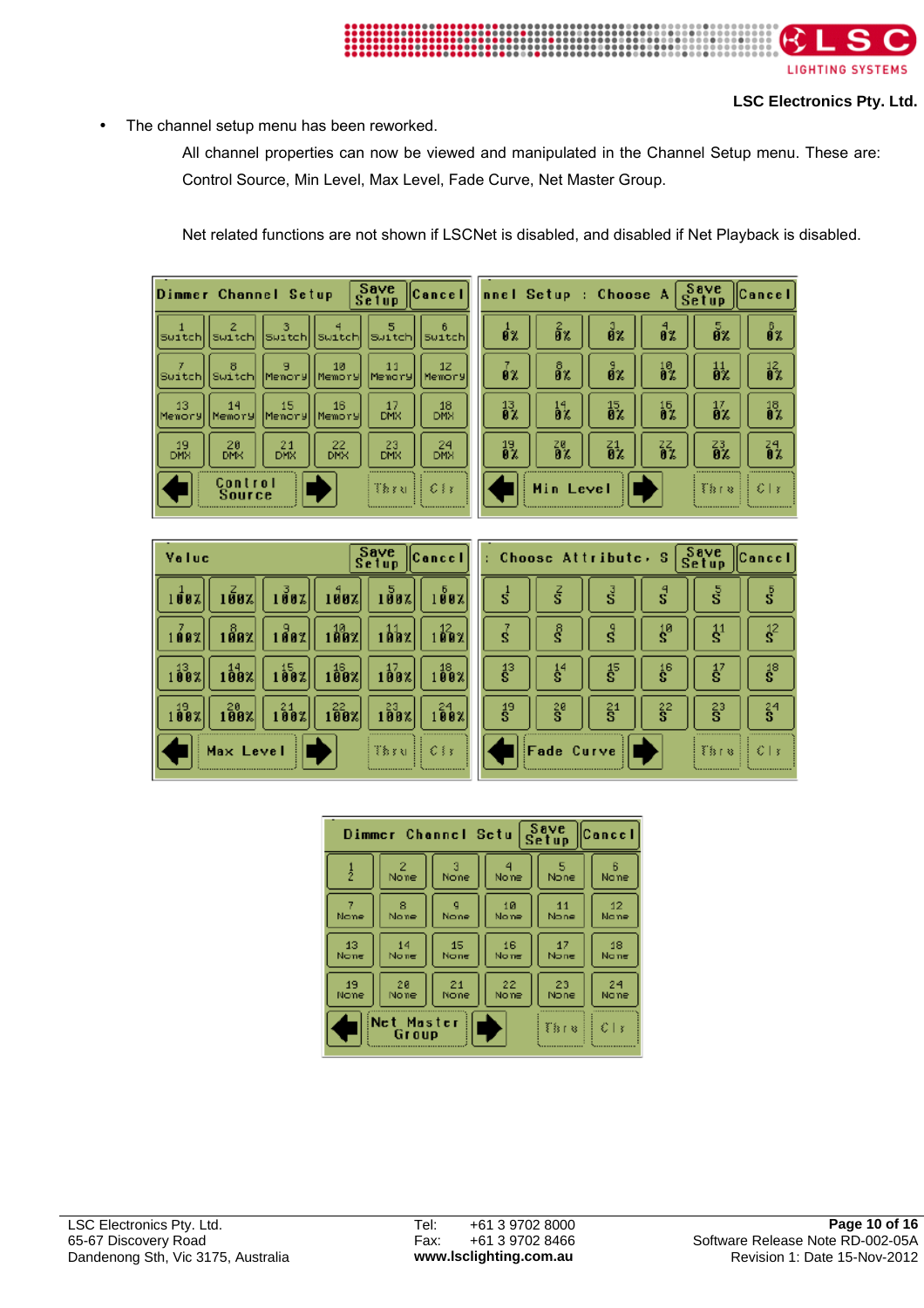

The DMX Input Menu has been simplified and consolidated.

All functions directly relating to DMX have been placed in the DMX Input Menu.

| Patch                            | View<br>Levels      |  |
|----------------------------------|---------------------|--|
| <b>Connect</b><br>Loss<br>Action | <b>DMX</b><br>Alarm |  |

• DMX Alarm

The DMX Alarm can be enabled, disabled from here, and the alarm delay can be set. For further details refer to the manual.

The Connect/Loss action menu appearance will depend on whether or not LSCNet is enabled, and whether or nor Net Playback is enabled. If both are enabled it looks like this:

The Hold Time, Xfade Time may be set for the DMX Control Source.

The Auto Switch function, Hold Time and Xfade Time may be set for DMX control via the DMX/Mem switch.

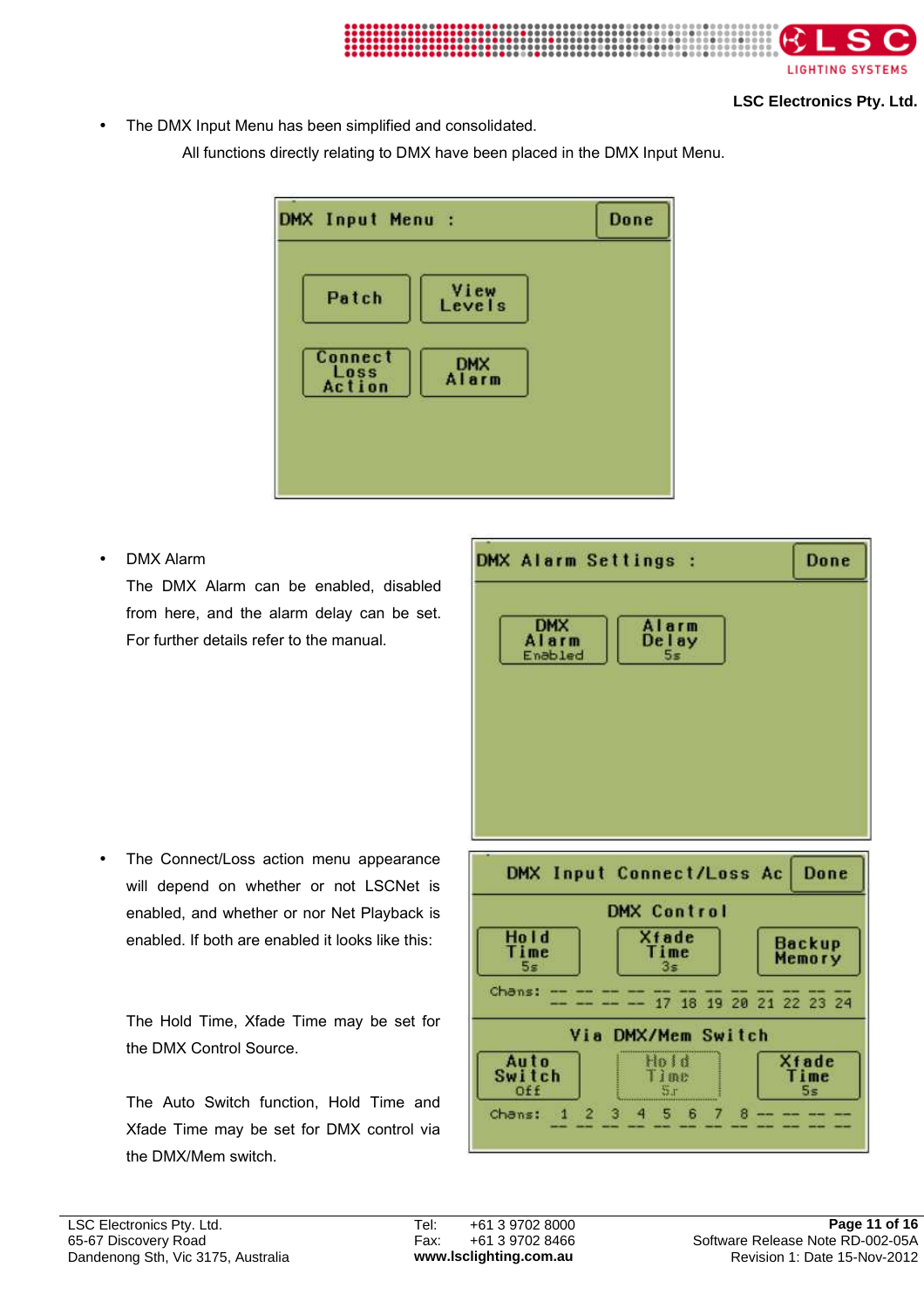

### **LSC Electronics Pty. Ltd.**

- The broadcasting of Log Entries by the dimmer has been removed.
	- This functionality has been superseded by the improved status and alarm reporting provided by HoustonTM.
- EKO512 and EKO524 have been added as model selections.
- The Numeric Keypad has been cleaned up on the Virtual Keyboard.
- The Status Display Bargraph Level Digits have been cleaned up.
- A test has been added to the Diagnostic menu to test the DMX and LSCNet terminator switch.

### **Bug Fixes:**

- Manual Setting of Hardware Address.
	- If LSCNet was not enabled the dimmer would not remember its new hardware address . This has been fixed.
- Dimmer broadcast "Switch To Memory" command at Power Up.

When a dimmer was powered up or reset it would broadcast a command for other dimmers to switch the DMX/Mem switch to Memory playback. This has been resolved.

Now, at power up or reset the Dimmer queries the state of the DMX/Mem switch of any attached devices. If a reply is received it takes on this state. If no reply is received it takes on the state it had when it as last powered down.

- Dimmer Channels not correctly switched between DMX/Mem source.
	- This would only show when dimmer channels were not sourced from the DMX/Mem Switch, the Switch Source was changed, and then the channels were switched to the DMX/Mem Switch.
- Channel Source not updated when DMX, DMX/Mem Hold Time Changed
	- This would show when Hold Times for DMX Control and DMX/Mem Switch Control were changed. Channels sources (DMX, DMX Backup, Mem) were not updated to reflect the new state. This has been fixed.
- Memory Leak on Memory Playback Command.

It was possible for the dimmer to crash if it received multiple commands under certain circumstances. This has been resolved.

# Release: v2.1.0.3 Date: 02-Oct-2006

### **New Features:**

• Completed support for TEKO Dimmer:

Added graphics for TEKO logo. Removed Choke Rise Time numbers.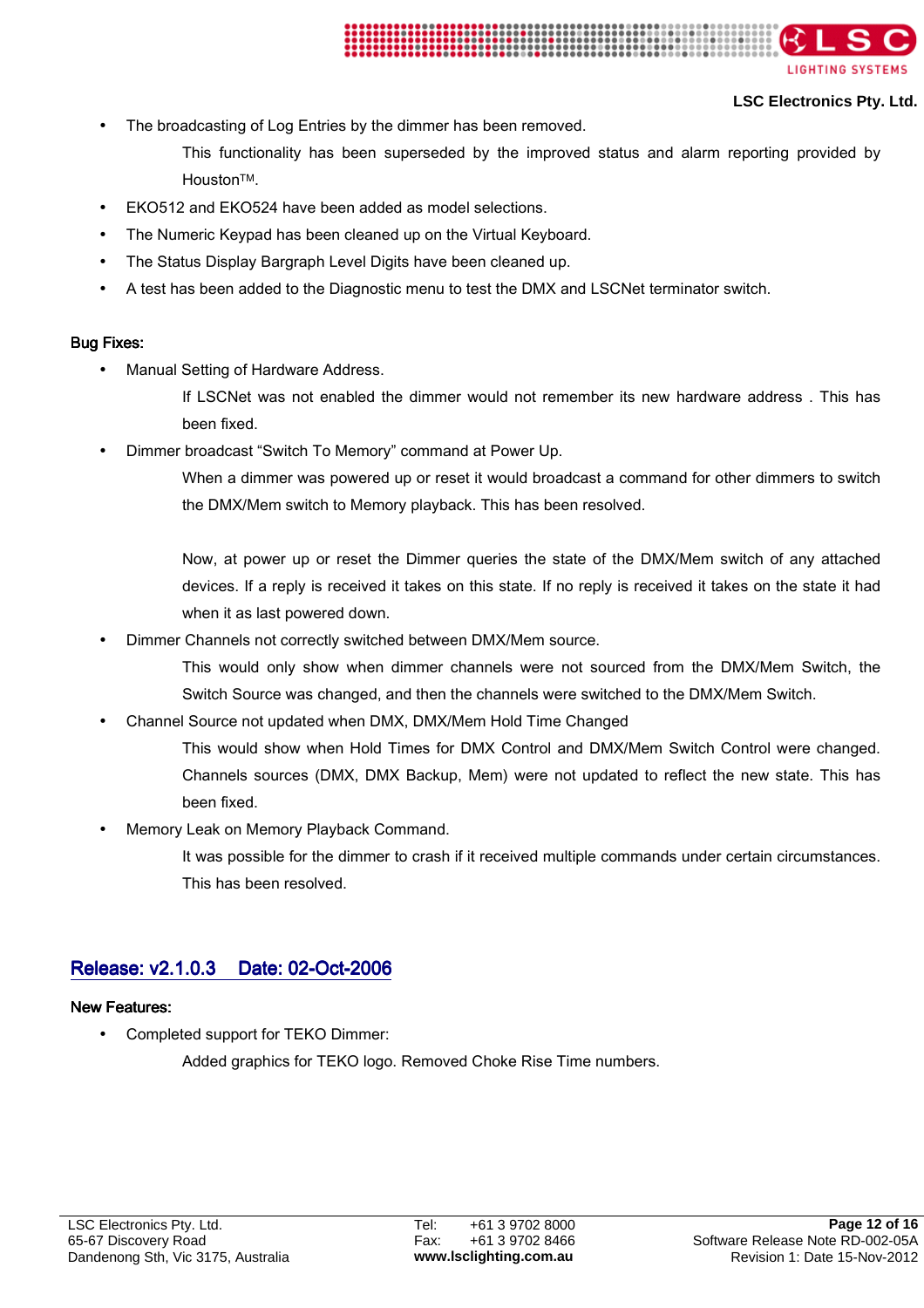

# Release: v2.1.0.2 Date: 17-Jul-2006

### **New Features:**

• CPU Board Hardware Address:

The CPU Hardware Address is now shown on the Splash Screen and the About Box. The Hardware Address button has been removed from the Net Setup menu, and moved to the Service Menu.

Screen Background is checker boarded when an Alert is shown.

This is to make the Alert stand out from the rest of the screen.

• LSCNet Stalled Alarm.

If it is not possible to broadcast traffic onto the net the Dimmer will flag that the network is stalled with an Alarm. This may be caused by no power supply to the net transceiver, or a termination or cabling problem. If you receive this alarm contact your LSC Distributor or LSC.

### **Bug Fixes:**

Packet Handling is now in background loop.

# Release: v2.1.0.1 Date: 13-Jun-2006

### **New Features:**

• DMX Alarm can be disabled from DMX Menu:

If you don't want an alarm posted when DMX is lost you can disable the DMX alarm from the DMX menu.

• Log is persistent:

The contents of the log are maintained across resets. In addition the log size has been increased to 2048 characters. The log timestamp now shows the month and day that the event occurred, as well as the time, in a format mm/dd hh:mm:ss

The contents of the log are cleared when a total reset is performed.

### **Bug Fixes:**

- I2C Handler is more robust.
- Dimmer Config loading at startup is more robust.
- Right Module Temperature Probe is only sampled when required.

# Release: v2.1.0.0 Date: 18-May-2006

# **New Features:**

• Channel Type Menu in Service Menu.

When requested LSC can supply dimmers with no chokes, where their intended use is as a Switch. The Channel Type Menu allows for the configuration of channels as Dim channels or Switch channels. When a channel is configured as a Switch the Min & Max Level are fixed at 0 & 100%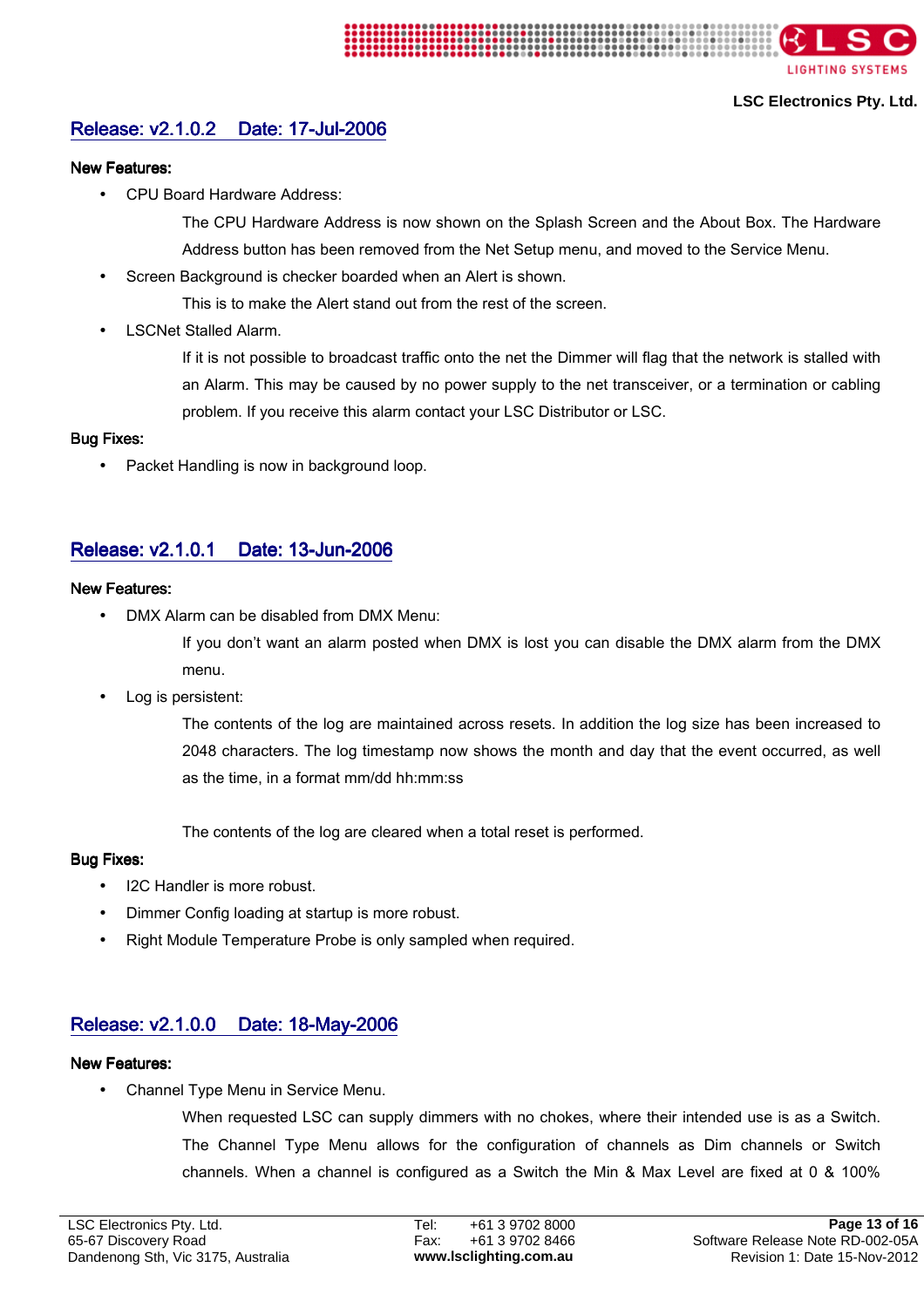

### **LSC Electronics Pty. Ltd.**

respectively and only Non Dim or Relay curves may be applied to them. The Channel Type configuration is maintained across Total Resets.

- The channel type configuration is initialised to all set all channels as Dim channels when the Dimmer Model is changed in the Service menu.
- This menu is typically for use by LSC manufacturing.
- LSCNet Enable/ Disable Button in Service Menu.

The EKO may be configured to run without LSCNet. If it is configured to work without LSCNet then the Memories and Net Setup menus are not shown on the main menu and the dimmer will not communicate on the network. This would be the case when a customer orders an EKO without an LSCNet power supply.

- The Enabled/Disabled state is maintained across Total Resets.
- This menu is typically for use by LSC manufacturing.
- Real Time Clock Enable/Disable button in Service Setup Menu

If the RTC is enabled it serves as the time source for the EKO. Date/Time alarm messages will be shown as normal.

If the RTC is disabled the EKO keeps an internal clock that starts at 00:00:00 when the EKO is turned on, and the Button to set the Date/Time is removed from the EKO menu. No Date/Time alarm messages will be shown. An alarm will be posted if there is no connection to the RTC, but if that happens then other bad things will be happening too.

To Enable/Disable the RTC access the Service Menu (by pressing and holding in the 'O' of EKO on the splash screen as the EKO boots). Press the Setup Button. Press the RTC button to toggle the Enabled/Disabled state.

In addition the RTC initialisation has been revisited (again). The RTC is set to its lowest power consumption mode as the EKO starts up. There is no need to reset the date or time for this to occur.

### Revised Features: Revised Features:

• Net Playback Menu Changes

The Net Playback Button has been moved from the Net Setup Menu to the Options Menu. The Memory and Net Setup Menus are dimmed if Net Playback is disabled.

The Net Setup Menu has been rearranged a little.

The Net Playback button is no longer present. The Memory/Dmx switch manual control has been moved to the first row of buttons.

• Snap DMX Channel Level Options Alert.

When snapping DMX levels when editing a memory an alert is now presented that gives the option of snapping selected channel or all channels.

### **Bug Fixes:**

• Changes made to eliminate channel flicker and spurious Phase Fail Alerts.

Changes to interrupt priority have been made to stop channel flickering in some circumstances, as well as the spurious Phase Fail alerts.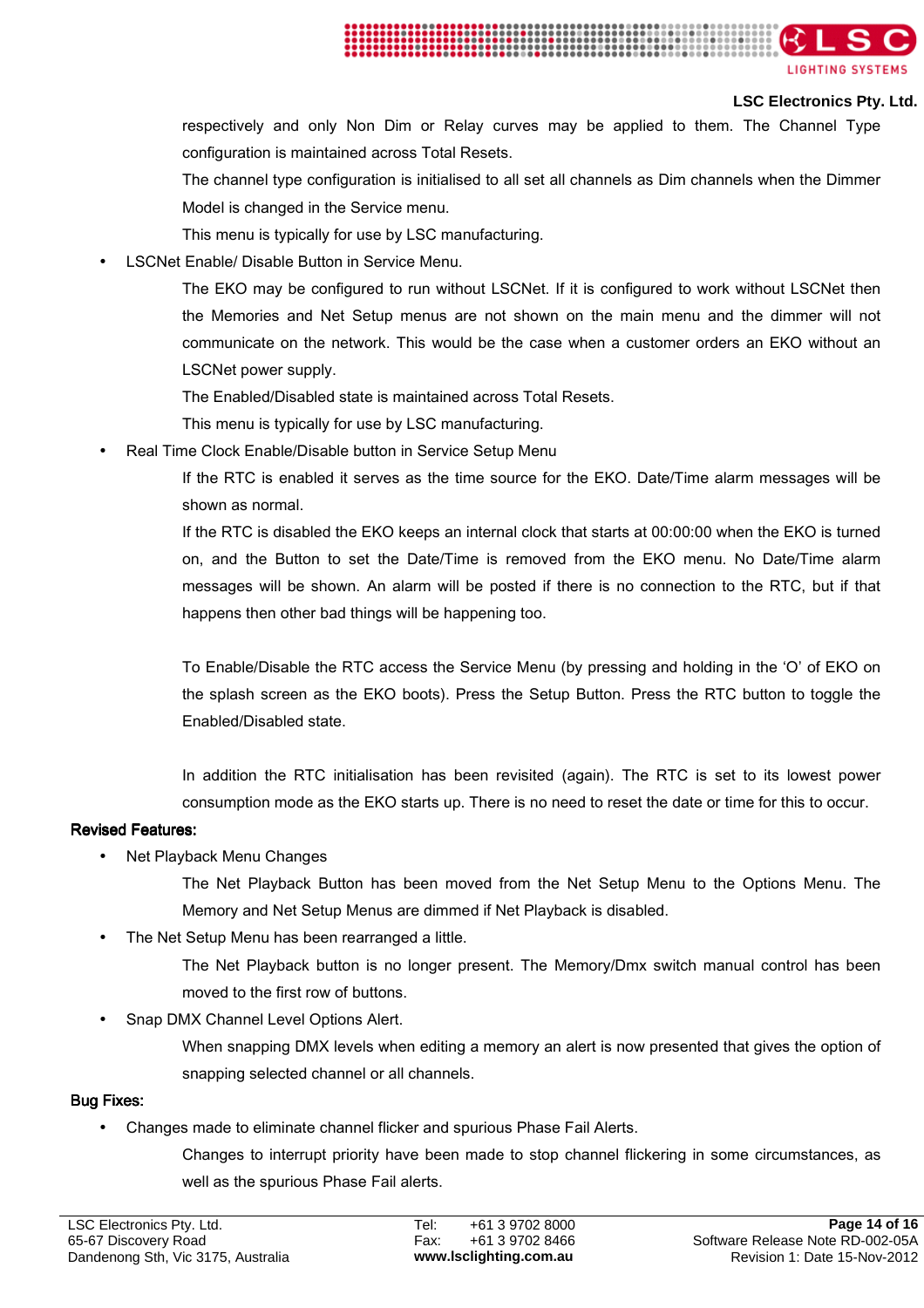

- Changes made to Code Timer and Interrupt Handling to improve reliability.
	- High level code now uses a common background process. Interrupt priorities have been optimised.
- Changes made to Memory Storage.
	- Memories now correctly save to flash memory if they are changed.
- Dimmer Voltage is retained across Total Resets.
	- If you performed a total reset the Dimmer Voltage was reset to 240. Not so good if it was set to 110. This has been fixed.
- **Memory Playback**

The dimmer will correctly restore the last memory playback state if the dimmer is turned on within two hours of losing power.

DMX/MEM Switch

Changes have been made to make this work correctly in all circumstances.

- Writes to Flash Memory Are Quicker, More Reliable
- The DMX Backup Scene is no longer initialised to have all channels at full.
	- This was a hangover from V1 firmware.
- References to EKO have been removed from the Service Menu.
- DMX /Memory Switch

The DMX/Memory switch now works correctly on Connect/Disconnect of DMX and when responding to external DMX Enable messages.

**Memory Playback** 

The dimmer will now correctly restore the last Memory Playback channel state if it is turned on within 2hrs + 15m of being turned off. This is achieved by writing the current time at 15 minute intervals to Flash Memory.

# Release: v2.0.0.9 Date: 15-Feb-2006

### **New Features:**

Added support for Relay Dimmer Curve. This is a switched dimmer curve with hysteresis that switches on at 4% control input, and switches off at 2% control input. Use this curve when you want relay functionality from a dimmer channel. Note that the normal restrictions still apply to the kinds of loads the EKO may drive.

### Revised Features: Revised Features:

Changes to the way Max Level & Min Level work for dimmer channels. Min & Max Level are used to apply limits to, and scale, the control input. For a given control input, the control output after scaling will be in a range proportionately between Min & Max Level. It is now possible to set Max Level less than Min Level. This results in a control output that behaves in the opposite sense to the control input.

Detail changes to the Channel Setup Menu. No channels are selected on entry to the menu.